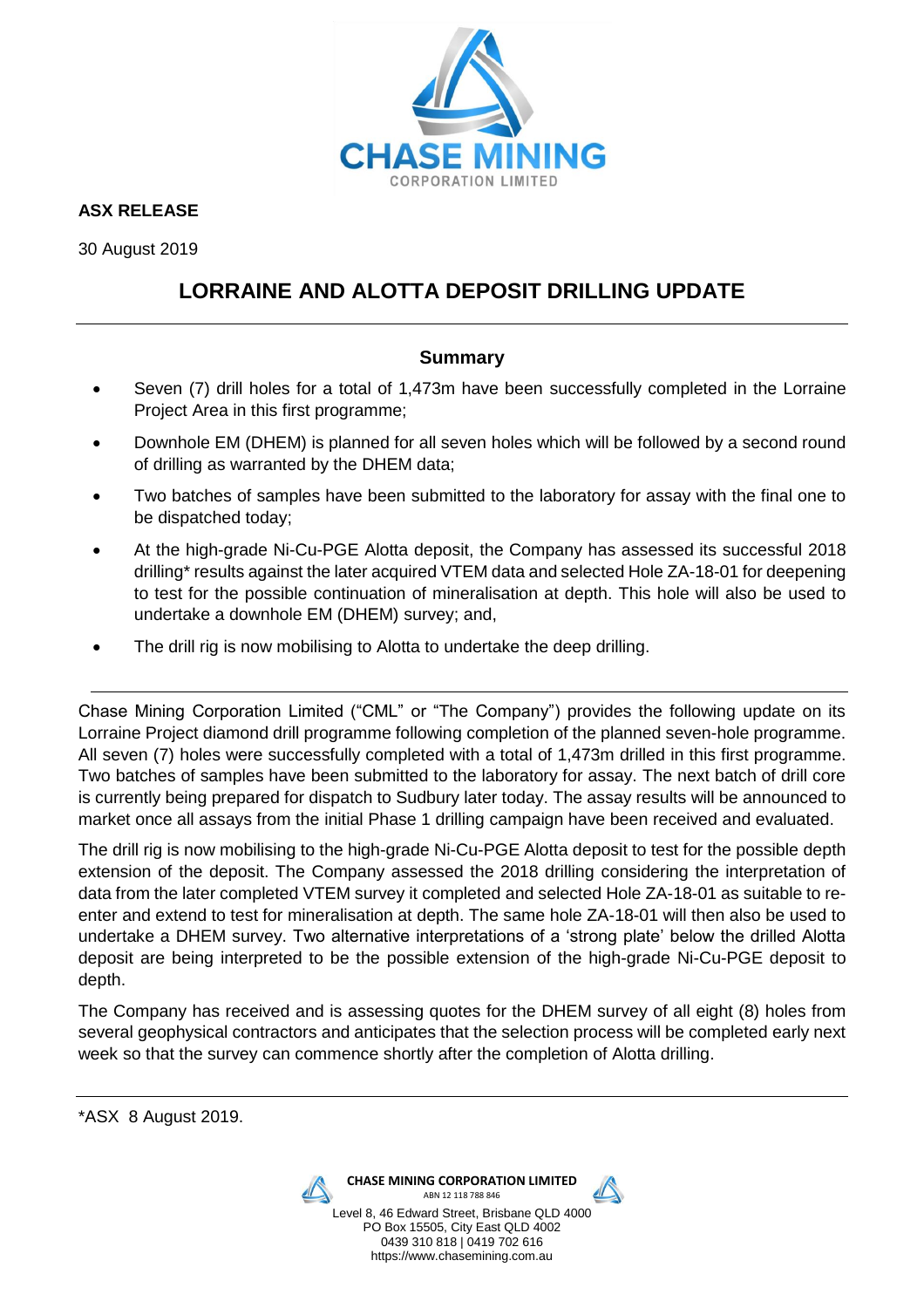### **Lorraine Project Drill Programme Summary**

The planned Phase 1 Lorraine drill programme has been completed with **7-holes for 1,473m** drilled as per **Table 1** (ASX 7 August 2019). Drill hole locations are shown in **Figure 1**. A full description of the drill hole geology and assayed intervals will be announced following receipt of all assay results.

| <b>Target</b>  | <b>Hole ID</b> | <b>Easting</b><br>(mE) | <b>Northing</b><br>(mN) | Azi | <b>Dip</b>   | <b>Planned</b><br><b>Depth</b> | <b>Final</b><br><b>Depth</b> |
|----------------|----------------|------------------------|-------------------------|-----|--------------|--------------------------------|------------------------------|
|                | CM-19-01       | 660856                 | 5244090                 | 350 | -60          | 120                            | 117                          |
| $\overline{2}$ | CM-19-02       | 659294                 | 5243751                 | 19  | $-51$        | 275                            | 252                          |
| 3              | CM-19-03       | 658682                 | 5244138                 | 348 | $-52$        | 110                            | 108                          |
| 3              | CM-19-04       | 658806                 | 5244238                 | 154 | $-45$        | 120                            | 120                          |
| $\overline{4}$ | CM-19-05       | 655500                 | 5242900                 | 355 | $-63$        | 350                            | 309                          |
| 5-VTEM         | CM-19-06       | 655773                 | 5247066                 | 329 | -56          | 120                            | 213                          |
| 5-DHEM         | CM-19-07       | 655796                 | 5246914                 | 332 | $-61$        | 350                            | 354                          |
|                |                |                        |                         |     | <b>Total</b> | 1,445m                         | 1,473m                       |

 **Table 1: Lorraine Project Diamond Drilling**

Coordinates NAD83 UTM Zone 17N. Azimuth (Azi) True North



**Figure 1: Lorraine Project – Drill Hole Locality Plan and VTEM Targets**

# **(ASX 7 August 2019)**

DHEM is planned for all seven of the Lorraine holes. A second round of drilling as warranted by the DHEM data has been budgeted (ASX 7 August 2019).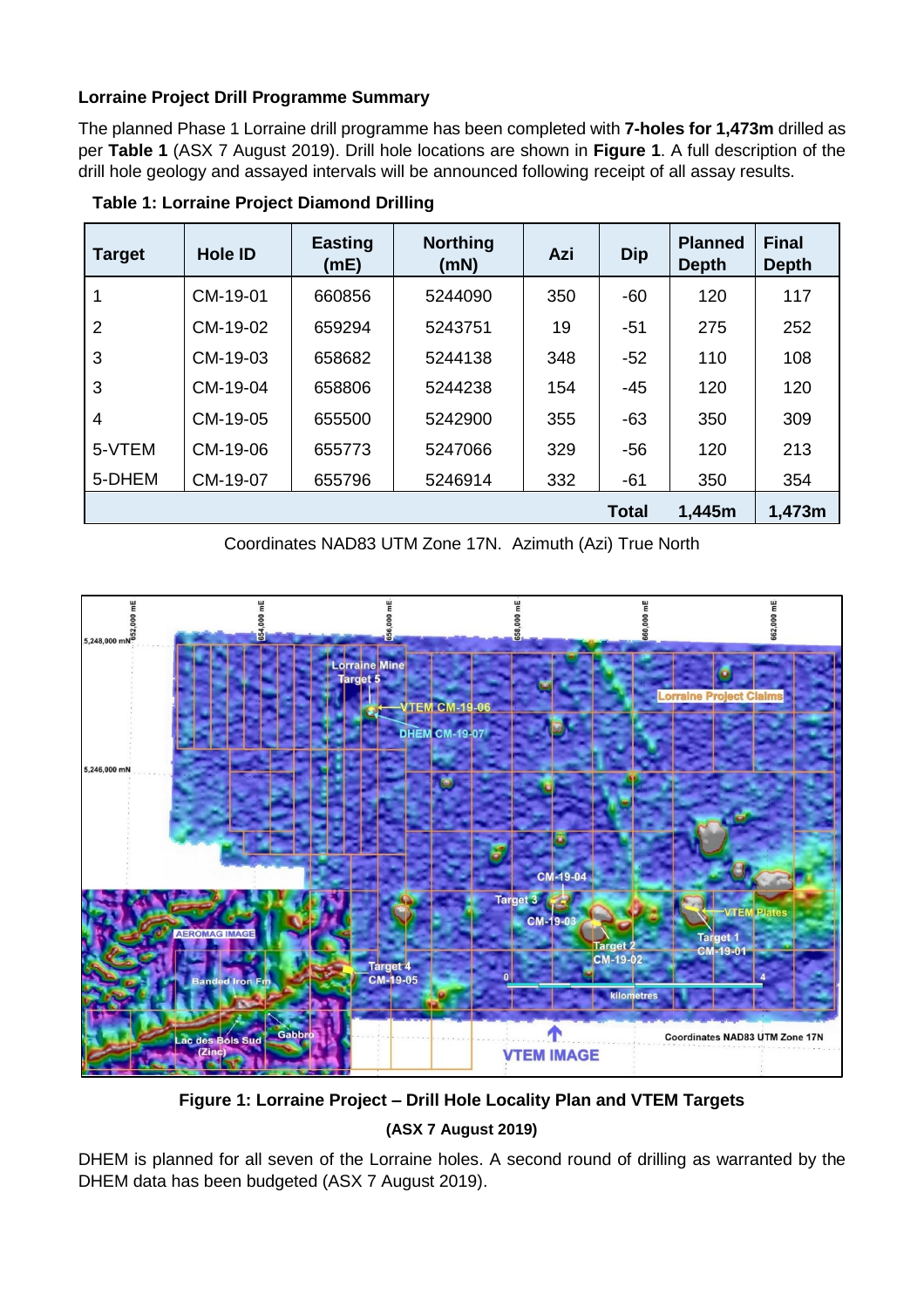# **Alotta Project**

In 2018 Hole ZA-18-01 was drilled to test for a depth extension to the Alotta massive sulphide lens as outlined by 2001 drilling. The hole successfully extended mineralisation with an intersection of **6.17m at 3.48% Cu, 0.95% Ni, 0.1% Co and 3.16g/t Pd + 0.41g/t Pt** from 70.60m downhole (ASX 8 January 2019). The hole was drilled on to 102m intersecting gabbro, feldspar porphyry and ending in a mafic dyke. **This hole will now be extended from 102m to 300m (Table 2)**.

| <b>Target</b> | <b>Hole ID</b> | <b>Easting</b><br>(mE) | <b>Northing</b><br>(mN) | Azi | <b>Dip</b>   | <b>Planned</b><br><b>Depth</b> | <b>Final</b><br><b>Depth</b> |
|---------------|----------------|------------------------|-------------------------|-----|--------------|--------------------------------|------------------------------|
|               | ZA-19-01.EXT*  | 631604                 | 5258585                 | 010 | $-62$        | 300                            | $\blacksquare$               |
|               |                |                        |                         |     | <b>Total</b> | 198m                           | $\blacksquare$               |



\*EXT from 102m to 300m. Coordinates NAD83 UTM Zone 17N. Azimuth (Azi) True North

In both the historic drilling 2001 and the 2018 drilling the Alotta lens is stoped out (intruded) by feldspar porphyry. On the margins of the massive sulphides, breccia clasts of porphyry are incorporated into the sulphides. The Company interprets the breccias and the ductile fabric in the sulphides to indicate later (local) mobilisation of the massive sulphide. This has led to an interpretation that the shallow Alotta mineralised lens could be detached from a deeper lens i.e. that mineralisation could continue at depth beneath the porphyry body.



**Figure 2: Alotta VTEM Plate Modelling Deeper Plates Represent Two Alternate Models (V1 is deeper than V2)**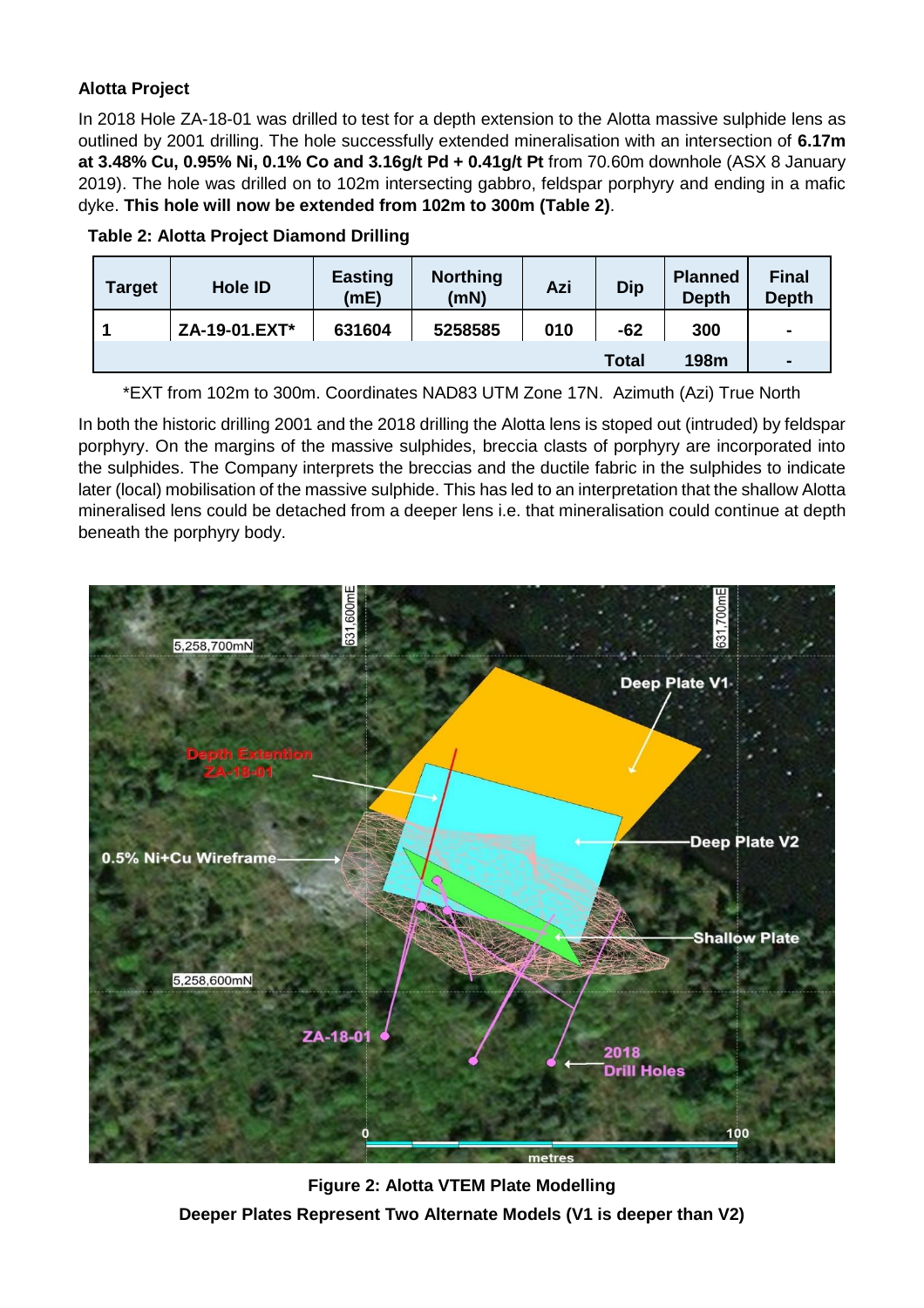Modelling assigns a 'shallow weaker plate' to the known near surface Alotta Ni-Cu-PGE mineralised lens which is terminated at about 90m by a porphyry body, two alternative interpretations of a 'strong plate' at depth have been delineated which supports the interpretation the shallow Alotta mineralised lens could be detached from a deeper lens (Figures 2 and 3, ASX 8 August 2019).

Utilising hole ZA-18-01 not only provides the possibility of intersecting massive sulphides at depths of up to **300m**\* but also provides a prime hole for the DHEM survey to test the modelled plates.



**Figure 3: Alotta 3D Plate Model (Looking East)**

\**In the ASX of 8 August 2019 the planned depth of the 'extension' was to 200m as depicted in Figures 2 and 3. The hole will now be drilled on to 300m total depth and the hole will be designated ZA-19-01.EXT.*

For, and on behalf of, the Board of Directors of Chase Mining Corporation Limited: Dr Leon Pretorius Executive Chairman and CEO Chase Mining Corporation Limited

30 August 2019

Direct any enquiries to: Martin Kavanagh on 0419 429 974, Leon Pretorius on 0419 702 616\* or Charles Thomas on 0402 058 770.

**\*** Note Leon is presently on site in Quebec which is 14-hours behind AEST.